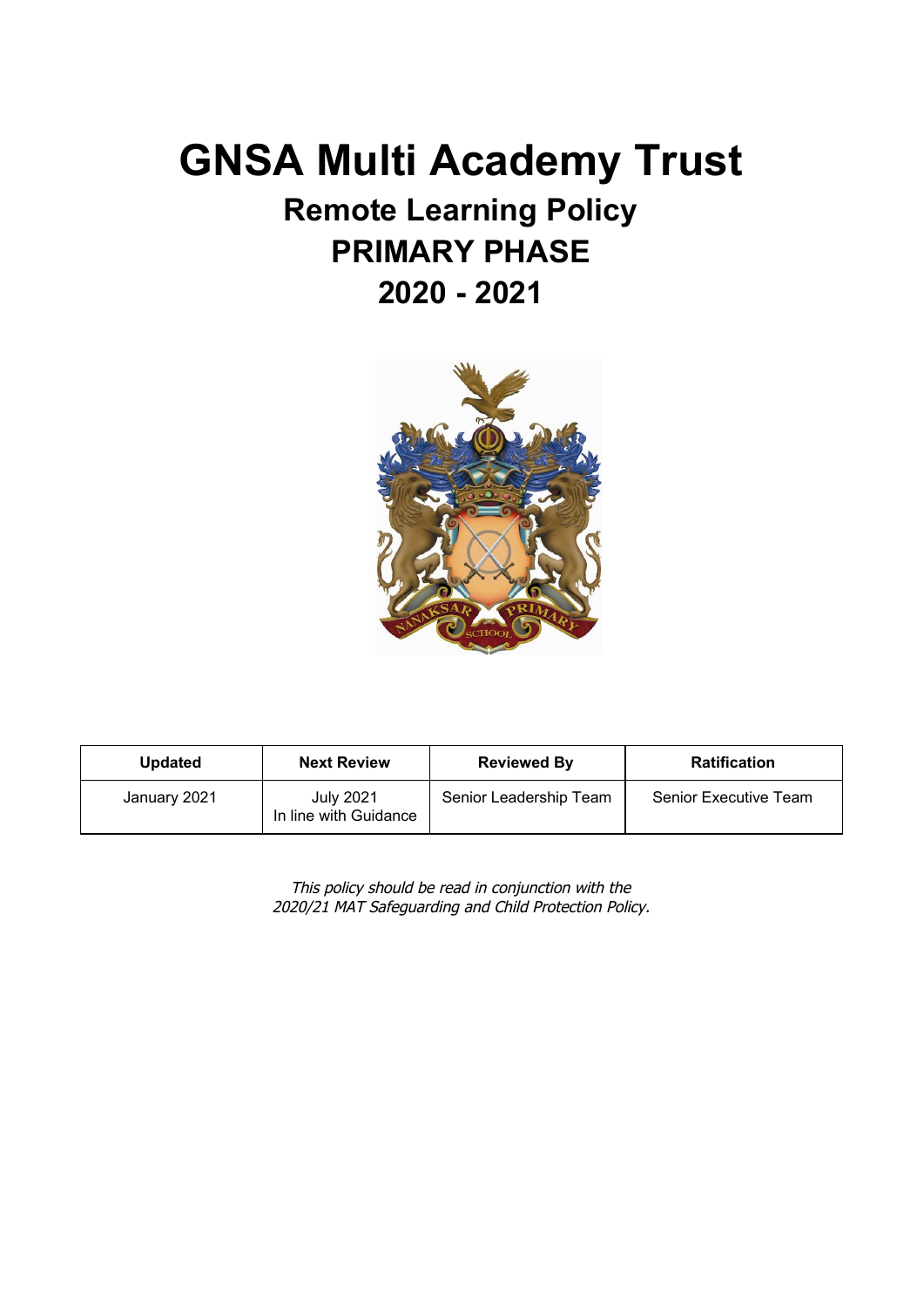## **Content Table**

| <b>Statement of Intent</b>           | $\overline{2}$ |
|--------------------------------------|----------------|
| 1 - Legal Framework                  | $\overline{2}$ |
| 2 - Roles and Responsibilities       | 3              |
| 3 - Resources and Learning Materials | 8              |
| 4 - Online Safety                    | 9              |
| 5 - Safeguarding                     | 10             |
| 6 - Data Protection                  | 10             |
| 7 - Health and Safety                | 11             |
| 8 - School Day                       | 11             |
| 9 - Communication                    | 12             |
| 10 - Monitoring and Review           |                |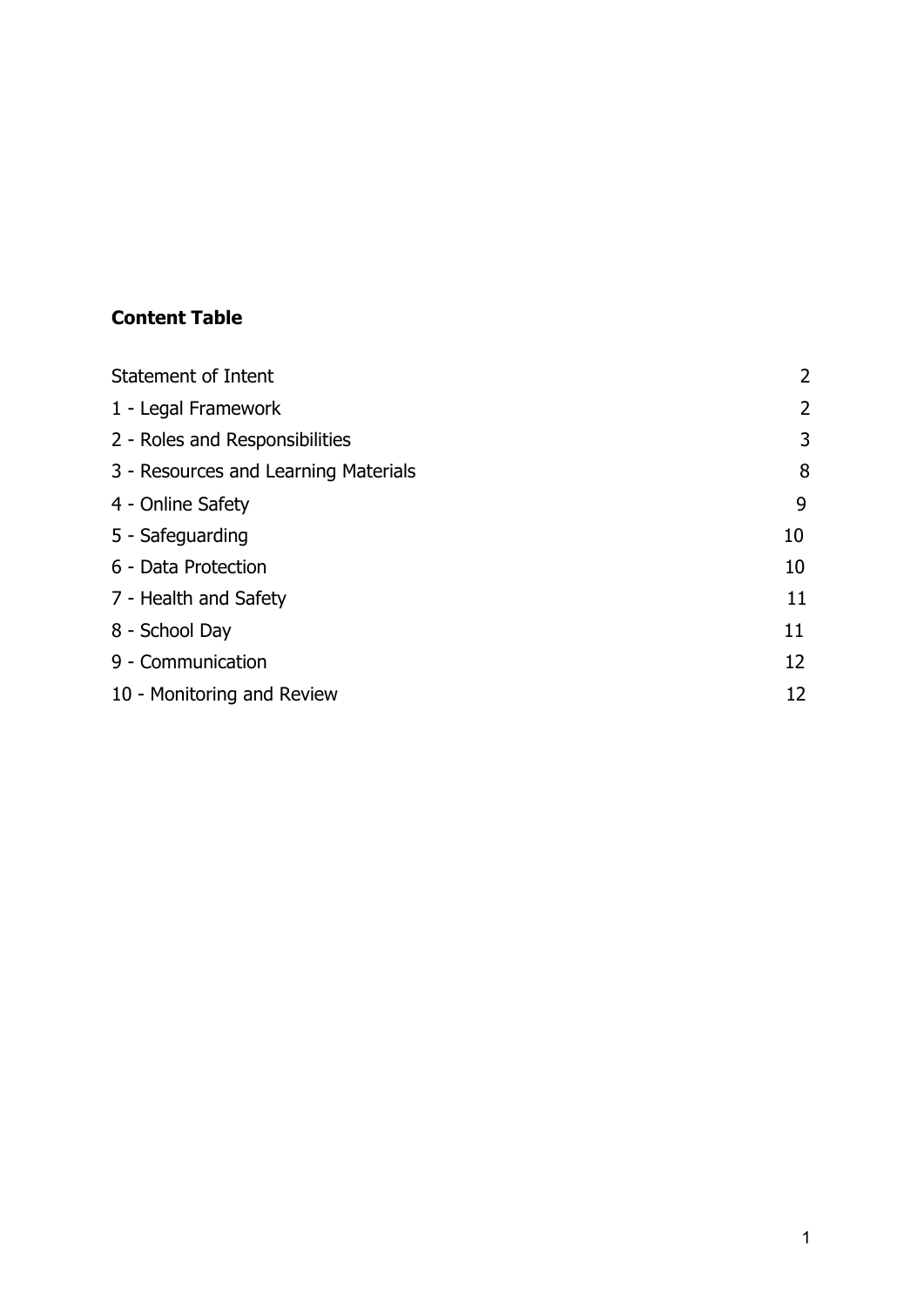#### **Statement of Intent**

At Guru Nanak Sikh Academy, we understand the need to continually deliver high quality education, including during periods of remote working within GNSA Primary and Nanaksar Primary– whether for an individual pupil or many. We recognise the importance of maintaining high expectations in all areas of school life and ensuring that all pupils have access to the learning resources and support they need to succeed.

Through the implementation of this policy, we aim to address the key concerns associated with remote working, such as online safety, access to educational resources, data protection, and safeguarding.

This policy aims to:

- Minimise the disruption to pupils' education and the delivery of the curriculum.
- Ensure provision is in place so that all pupils have access to high quality learning resources.
- Protect pupils from the risks associated with using devices connected to the internet.
- Ensure staff, parent, and pupil data remains secure and is not lost or misused.
- Ensure robust safeguarding measures continue to be in effect during the period of remote learning.
- Ensure all pupils have the provision they need to complete their work to the best of their ability, and to remain happy, healthy, and supported during periods of remote learning.

#### **1. Legal framework**

**1.1.**This policy has due regard to all relevant legislation and statutory guidance including, but not limited to, the following:

- Equality Act 2010
- Education Act 2011
- The General Data Protection Regulation (GDPR)
- The Reporting of Injuries, Diseases and Dangerous Occurrences Regulations 2013
- Data Protection Act 2018

**1.2**This policy has due regard to national guidance including, but not limited to, the following:

- DfE (2020) 'Keeping children safe in education'
- DfE (2020) 'School attendance'
- DfE (2015) 'Special educational needs and disability code of practice: 0 to 25 years'
- DfE (2018) 'Health and safety: responsibilities and duties for schools'
- DfE (2018) 'Health and safety for school children'
- DfE (2016) 'Children missing education'

**1.3.** This policy operates in conjunction with the following school policies: Safeguarding and Child Protection Policy

• Data Protection Policy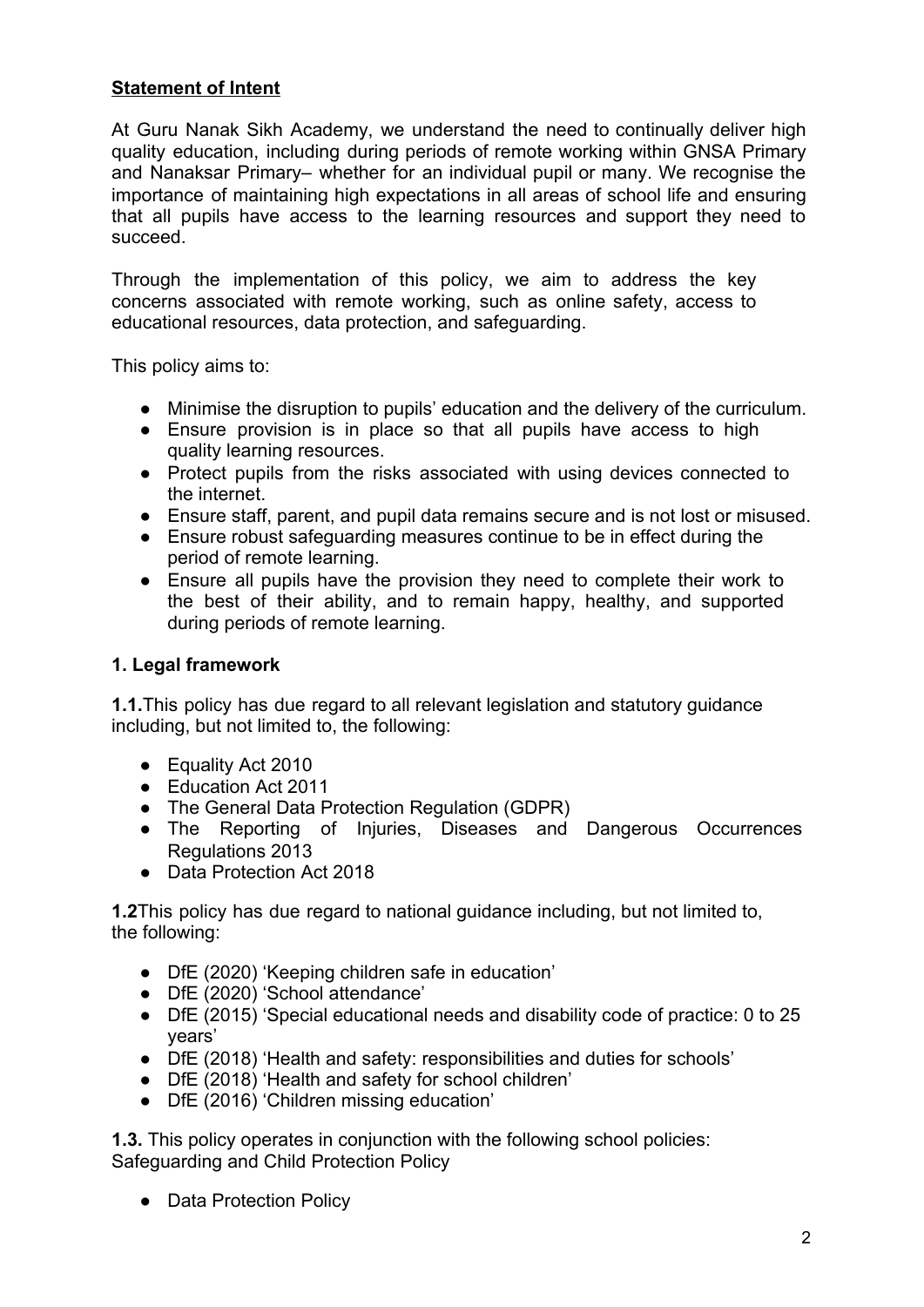- Special Educational Needs and Disabilities (SEND) Policy 2020
- Accessibility Policy
- Online Safety Policy
- Health and Safety Policy
- Attendance Policy
- Online Safety pupil, parent and teacher guides
- Staff Code of Conduct
- Staff Handbook

#### **2. Roles and responsibilities**

In the event of the need to revert to remote learning, all staff will be expected to be available to work during their normal working hours. If they're unable to work for any reason during this time, for example due to sickness or caring for a dependent, they should report this using the normal absence procedure by contacting HR. Those staff who normally support learning will also be expected to be supporting teachers deliver lessons remotely and offering feedback to learners. More details can be found below.

#### **When providing remote learning, teachers must be available between 8:15am and 3:15pm.**

Guru Nanak Sikh Academy will provide two remote learning offers in the primary phases;

- When an individual child is in isolation or sick, four learning tasks will be posted onto Google Classroom each day. The daily tasks will be required to be completed by the child online or in their home learning book.Teachers will be completing x2 deep marks of English and x2 deep marks of Maths per week with extension activities where applicable. Teachers will also make weekly wellbeing and touchbase phone calls home and complete a daily register of work completed.
- When a class bubble or whole school is closed, remote learning will be accessed through Google Classroom. Pupils will have immediate access to Google Classroom where they will be able to access 4 daily learning tasks including at least 2 daily live lessons. We will ensure that the tasks include work from a range of subjects so that we can continue to provide our pupils with a broad and balanced curriculum. The school will give out devices to any pupil who does not have access to one and will prioritise the distribution to disadvantaged and vulnerable pupils first. In some cases, additional paper packs and CGP books may also be given out. Pupils will also be given access to learning platforms such as Bug Club, Manga High, Sats Boot Camp, Learning By Questions, etc.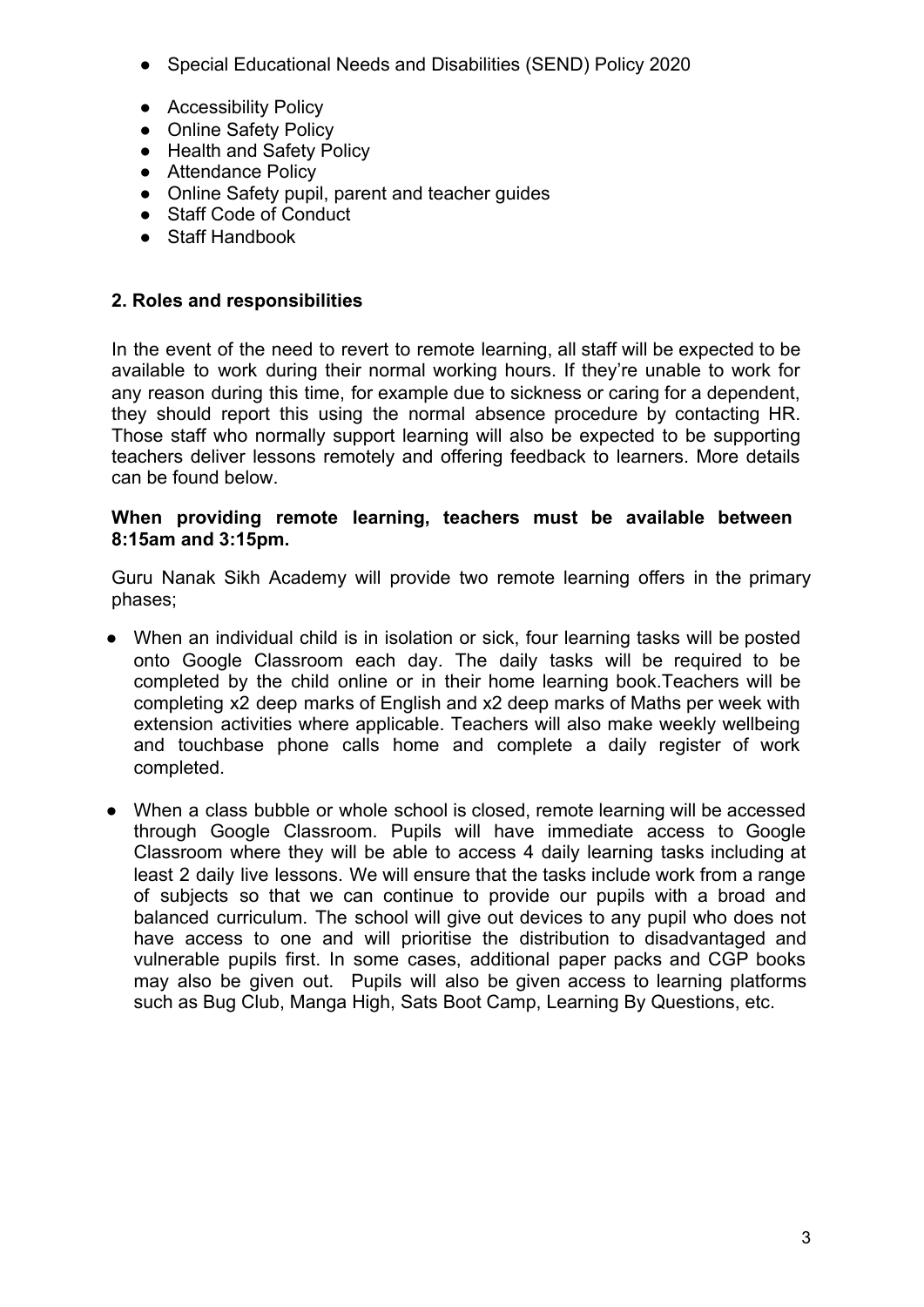We expect that remote education (including remote teaching and independent work) will take pupils broadly the following number of hours each day:

## **Early Years and KS1**

| Reception         | <b>3 hours</b> including live input/instructions and/or resources to support<br>learning activity.                                                                                                                   |
|-------------------|----------------------------------------------------------------------------------------------------------------------------------------------------------------------------------------------------------------------|
|                   | Pupils will be set 3-4 daily tasks through Tapestry for those pupils who are<br>fit and well at home. For those parents who don't have Tapestry set up,<br>teachers will email daily activities.                     |
| Year 1            | <b>3 hours</b> including live input/instructions and/or resources to support<br>learning activity.                                                                                                                   |
|                   | 3 daily tasks will be scheduled for 8:30am and are expected to be<br>completed by 3pm. Pupils will be provided with clear instructions on the<br>lesson and task set, with all relevant resources and slides needed. |
| Year <sub>2</sub> | 3-4 hours including live input/instructions and/or resources to support<br>learning activity.                                                                                                                        |
|                   | 4 daily tasks will be scheduled for 8:30am and expected to be completed<br>by 3pm. Pupils will be provided with clear instructions on the lesson and<br>task set, with all relevant resources and slides needed.     |

# **Key Stage 2**

| Year $3 - 6$ | 4 hours including live input/instructions and/or resources to support<br>learning activity.                                                                                                                      |
|--------------|------------------------------------------------------------------------------------------------------------------------------------------------------------------------------------------------------------------|
|              | 4 daily tasks will be scheduled for 8:30am and expected to be completed<br>by 3pm. Pupils will be provided with clear instructions on the lesson and<br>task set, with all relevant resources and slides needed. |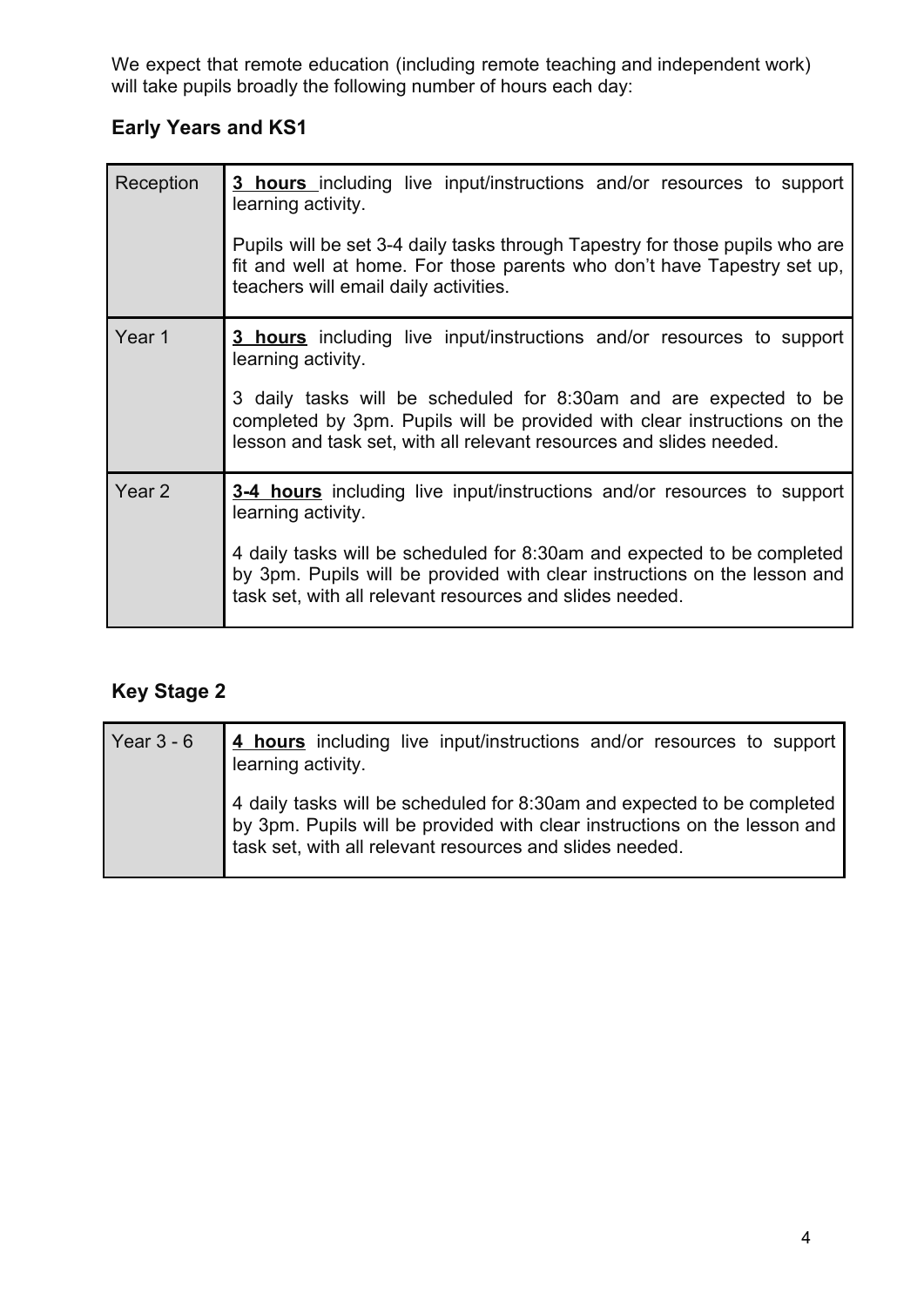#### **2.1. When providing remote learning, teachers are responsible for:**

Setting work:

- Staff should set work for their own class or another class as necessary.
- Staff will set work for English and Maths that links directly with the live input from the lesson delivered.
- Work set should be appropriately differentiated to meet the needs of all pupils.
- Work should be uploaded to Google Classroom or Tapestry for EYFS.
- Staff should continue to work with their year teams in order to ensure consistency of provision across both classes.
- Staff should follow the progression maps for each subject so that learning is progressive and in line with curriculum requirements.

Providing feedback on work:

- Teachers will be completing x2 deep marks of English and x2 deep marks of Maths per week with extension activities where applicable.
- Teachers can access pupils' work and give feedback through google classroom quizzes and Learning By Questions.
- Staff should respond to questions from pupils and feedback on the work completed - this may on occasion be through publishing the answers but one to one feedback should be made available to all pupils on a daily basis.
- Verbal feedback should be given throughout live lessons.
- Feedback on individual work through written / audio comments.
- Self-assessment by reflecting on the success criteria of the lesson.
- Feedback through touch base or well-being calls.

Keeping in touch with pupils who aren't in school and their parents:

- Teachers should be in regular contact with pupils/ parents through the Google Classroom platform. If they notice that a pupil has not logged into the platform and is not responding to the work set, they should contact the parent directly to check on the family's welfare. Any safeguarding concerns should be passed onto the safeguarding team immediately. The school's safeguarding policy will be followed in this event.
- Teachers should respond to parental queries that are sent through the school office.
- If a parent submits a complaint online, a member of SLT should be informed immediately
- If a child is failing to submit work, the parent should be contacted (in-line with policy) to ascertain the reasons why.

#### **2.2. The board of directors is responsible for:**

- Ensuring that the school has robust risk management procedures in place.
- Ensuring that the school has a business continuity plan in place, where required.
- Evaluating the effectiveness of the school's remote learning arrangements.
- Ensuring that staff are certain that remote learning systems are appropriately secure, for both data protection and safeguarding reasons.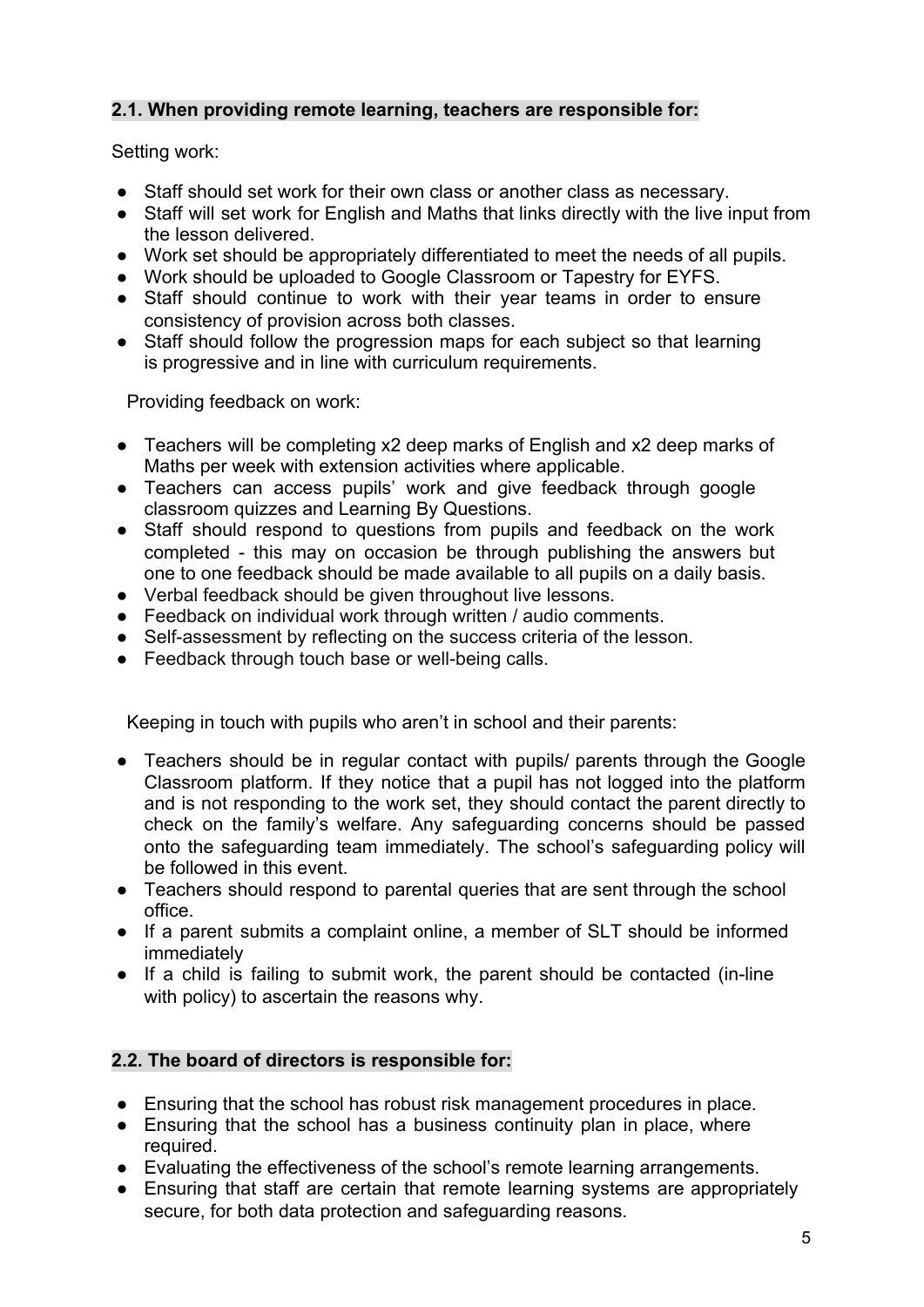#### **2.3. The senior leadership team is responsible for:**

- Ensuring that staff, parents and pupils adhere to the relevant policies at all times. Ensuring that there are arrangements in place for identifying, evaluating, and managing the risks associated with remote learning.
- Ensuring that there are arrangements in place for monitoring incidents associated with remote learning.
- Overseeing that the school has the resources necessary to action the procedures in this policy.
- Reviewing the effectiveness of this policy on an annual basis and communicating any changes to staff, parents, and pupils.
- Arranging any additional training staff may require to support pupils during the period of remote learning.
- Conducting reviews on a weekly basis of the remote learning arrangements to ensure pupils' education does not suffer.

#### **2.4. The health and safety officer is responsible for:**

- Ensuring that the relevant health and safety risk assessments are carried out within the agreed timeframes, in collaboration with the headteacher.
- Putting procedures and safe systems of learning into practice, which are designed to eliminate or reduce the risks associated with remote learning.
- Ensuring that pupils identified as being at risk are provided with necessary information and instruction, as required.
- Managing the effectiveness of health and safety measures through a robust system of reporting, investigating, and recording incidents.

#### **2.5.The Data Protection Officer (DPO) is responsible for:**

- Overseeing that all school-owned electronic devices used for remote learning have adequate anti-virus software and malware protection.
- Ensuring all staff, parents, and pupils are aware of the data protection principles outlined in the GDPR.
- Ensuring that all computer programs used for remote learning are compliant with the GDPR and the Data Protection Act 2018.
- Overseeing that any ICT equipment used for remote learning is resilient and can efficiently recover lost data.

#### **2.6.The DSL is responsible for:**

- Attending and arranging, where necessary, any safeguarding meetings that occur during the remote learning period.
- Liaising with the ICT technicians to ensure that all technology used for remote learning is suitable for its purpose and will protect pupils online.
- Identifying vulnerable pupils who may be at risk if they are learning remotely.
- Ensuring that child protection plans are enforced while the pupil is learning remotely, and liaising with the headteacher and other organisations to make alternate arrangements for pupils who are at a high risk, where required.
- Identifying the level of support or intervention required while pupils learn remotely and ensuring appropriate measures are in place.
- Liaising with relevant individuals to ensure vulnerable pupils receive the support required during the period of remote working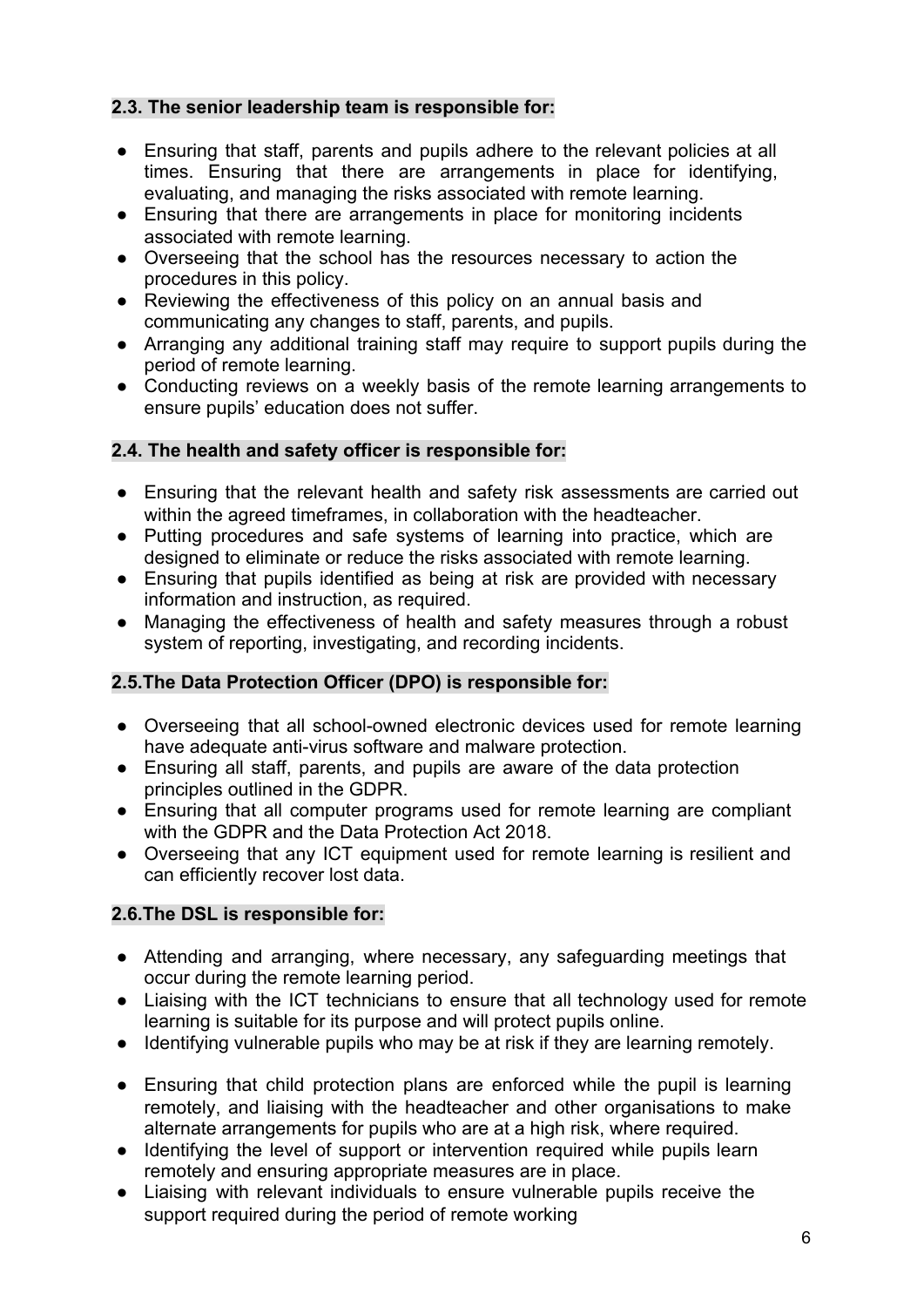● Ensuring all safeguarding incidents are adequately recorded and reported.

#### **2.7. The SENCO is responsible for:**

- Liaising with the ICT technicians to ensure that the technology used for remote learning is accessible to all pupils and that reasonable adjustments are made where required.
- Ensuring that pupils with EHC plans continue to have their needs met while learning remotely, and liaising with the headteacher and other organisations to make any alternate arrangements for pupils with EHC plans.
- Identifying the level of support or intervention that is required while pupils with SEND learn remotely.
- Ensuring that the provision put in place for pupils with SEND is monitored for effectiveness throughout the duration of the remote learning period.

#### **2.8. The School Business and Operations Manager is responsible for:**

- Arranging the procurement of any equipment or technology required for staff to teach remotely and for pupils to learn from home.
- Ensuring value for money when arranging the procurement of equipment or technology.
- Ensuring that the school has adequate insurance to cover all remote working arrangements.
- Organising and delivering training on the appropriate and safe use of technology.

#### **2.9.The ICT technicians are responsible for:**

- Ensuring that all school-owned devices used for remote learning have suitable anti-virus software installed, have a secure connection, can recover lost work, and allow for audio and visual material to be recorded, where required.
- Ensuring that any programs or networks used for remote learning can effectively support a large number of users at one time, where required, e.g. undertaking 'stress' testing.
- Working with the SENCO to ensure that the equipment and technology used for learning remotely is accessible to all pupils and staff.
- Supporting staff and pupils with logging in difficulties or other technology issues.

#### **2.10. Staff members are responsible for:**

- Adhering to this policy at all times during periods of remote learning.
- Reporting any health and safety incidents to the health and safety officer and asking for guidance as appropriate.
- Reporting any safeguarding incidents to the DSL and asking for guidance as appropriate.
- Taking part in any training conducted to meet the requirements of this policy, including training on how to use the necessary electronic equipment and software.
- Reporting any dangers or potential dangers they identify, as well as any concerns they may have about remote learning, to the headteacher.
- Reporting any defects on school-owned equipment used for remote learning to an ICT technician.
- Adhere to the Staff quide to live lessons.pdf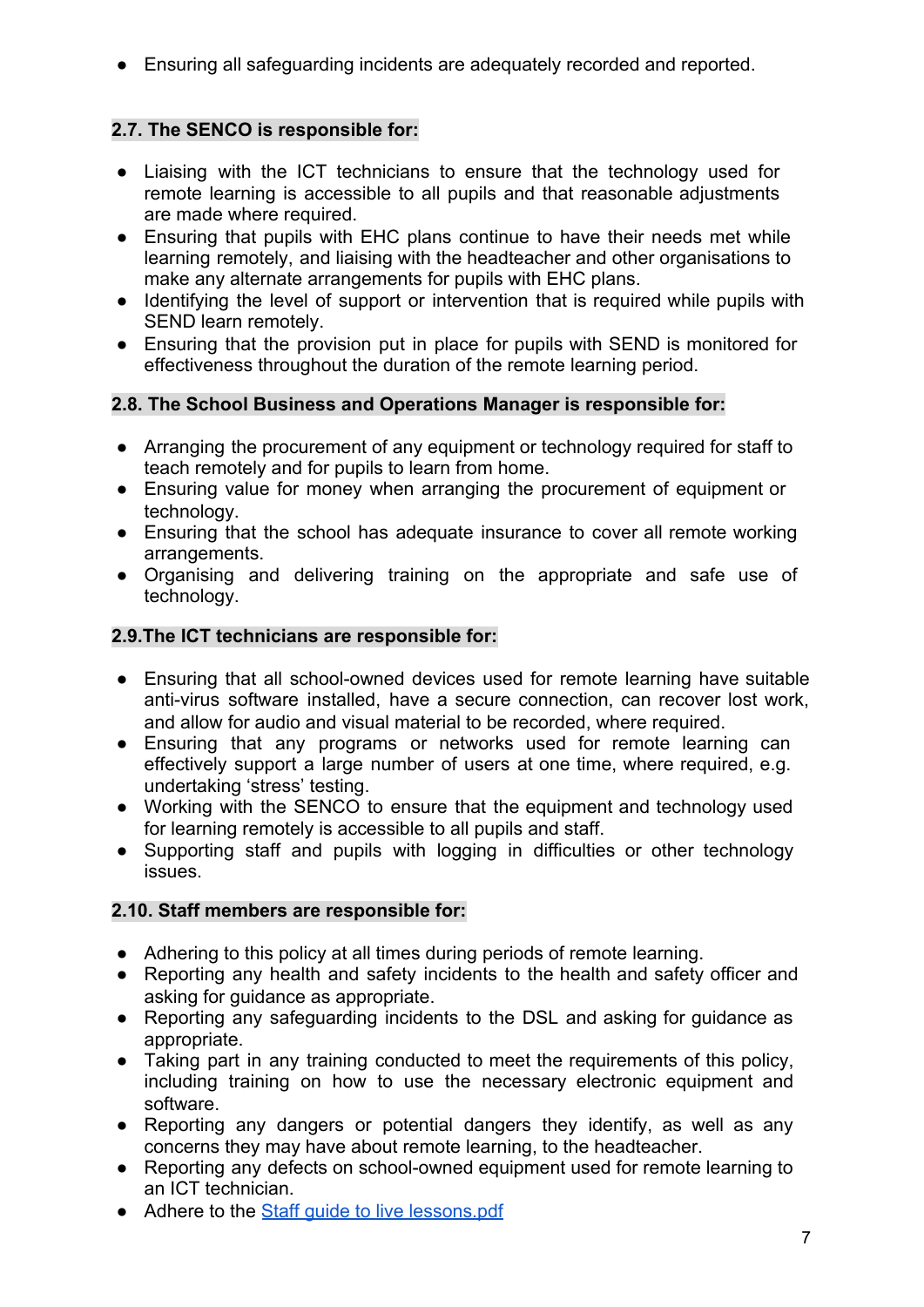#### **2.11. Parents are responsible for:**

- Adhering to this policy at all times during periods of remote learning.
- Ensuring their child is available to learn remotely and that the schoolwork set is completed on time and to the best of their child's ability.
- Reporting any technical issues to the school as soon as possible.
- Ensuring that their child always has access to remote learning material.
- Ensuring their child uses the equipment and technology used for remote learning as intended.
- To email *[itsupport@gnsa.co.uk](mailto:itsupport@gnsa.co.uk)* directly for any wifi related queries and for any requirements of devices or dongles.
- Adhere to the Parent quide to live lessons.pdf

#### **2.12. Pupils are responsible for:**

- Adhering to this policy at all times during periods of remote learning.
- Ensuring they are available to learn remotely and that their schoolwork is completed on time and to the best of their ability.
- Reporting any technical issues by contacting the school office or emailing the class email address as soon as possible.
- Ensuring they have access to remote learning material and notifying a responsible adult if they do not have access.
- Notifying a responsible adult if they are feeling unwell or are unable to complete the schoolwork they have been set.
- Ensuring they use any equipment and technology for remote learning as intended.
- Adhere to the **[Pupil guide to live lessons.pdf](https://drive.google.com/file/d/1-8-DD2KkjBGBUwys6objTVm9jcd5klf6/view?usp=sharing)**

#### **3. Resources Learning materials**

**3.1.** For the purpose of providing remote learning, the school may make use of:

- Work booklets
- Past and mock exam papers
- Online learning portals such as Bug Club, Manga High, Sats Boot Camp, Learning By questions, Timetables Rockstar
- Educational websites
- Reading tasks
- Live lessons
- Pre-recorded video or audio lessons from National Oak Academy and BBC bitesize
- CGP Booklets

**3.2.** Teachers will review the DfE's list of online education resources and utilise these tools as necessary, in addition to existing resources.

**3.3.** Reasonable adjustments will be made to ensure that all pupils have access to the resources needed for effective remote learning.

**3.4.** Lesson plans will be adapted to ensure that the curriculum remains fully accessible via remote learning, where practical – where this is not practical, the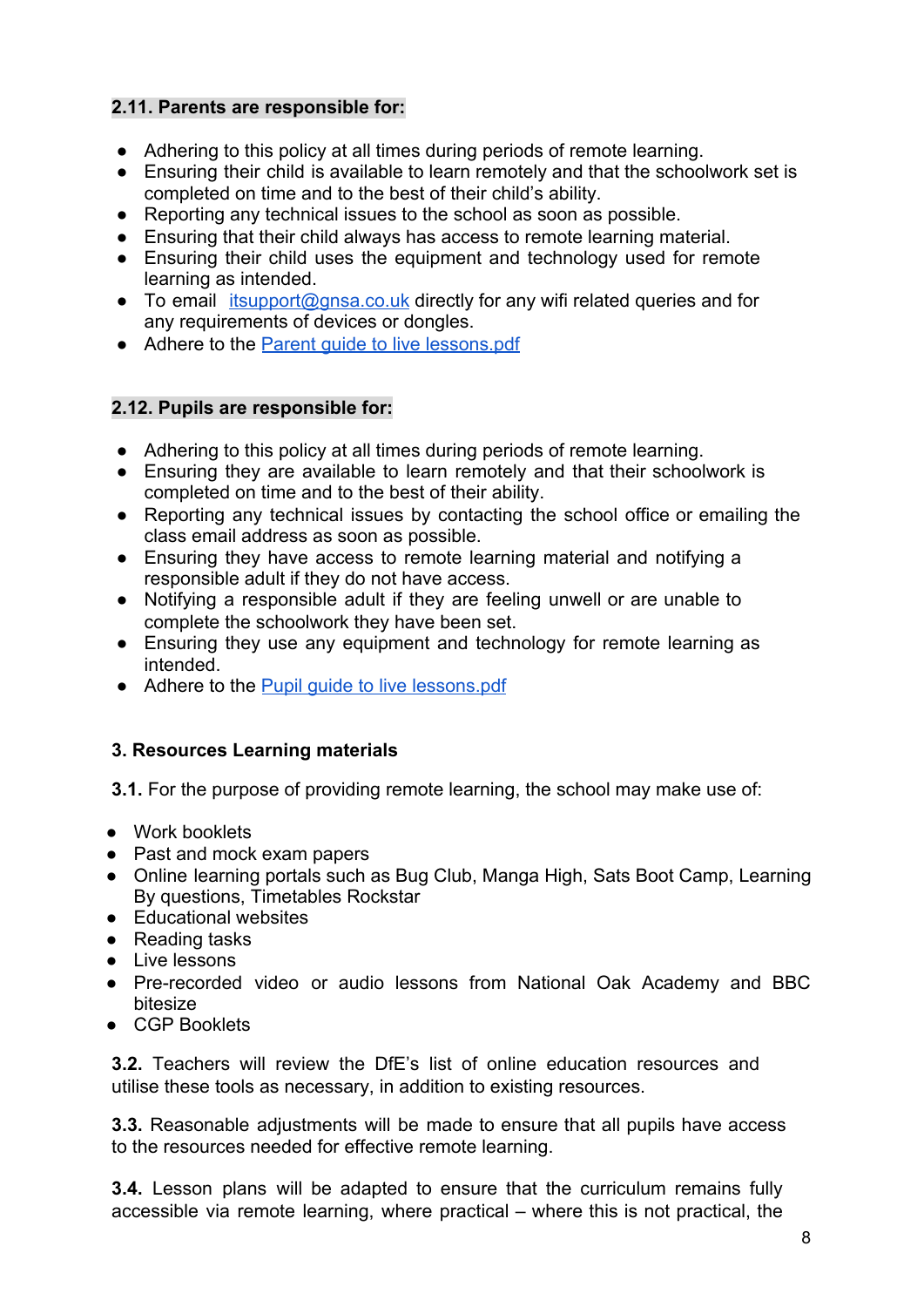school will ensure pupils can catch up on these areas of the curriculum when they return to school.

**3.5.** Teaching staff will liaise with the SENCO and other relevant members of staff to ensure all pupils remain fully supported for the duration of the remote learning period.

**3.6.** Any defects or issues with remote learning resources will be reported as soon as possible to the relevant member of staff.

**3.7.** Pupils will be required to use their own or family-owned equipment to access remote learning resources, unless the school agrees to provide or loan equipment, e.g. laptops.

**3.8.** Pupils and parents will be required to maintain the upkeep of any equipment they use to access remote learning resources.

**3.9.** Teaching staff will oversee academic progression for the duration of the remote learning period and will mark and provide feedback on work in line with section 7 of this policy.

**3.10.** The arrangements for any 'live' classes and or recorded lessons, e.g. Google Classrooms will be communicated via Google Classroom or email.

**3.11.** The ICT technicians are not responsible for providing technical support for equipment that is not owned by the school.

#### **4. Online safety**

**4.1.** This section of the policy will be enacted in conjunction with the school's Online Safety Policy and addendum to the safeguarding policy.

**4.2.** Where possible, all interactions will be textual and public.

**4.3.** All staff and pupils must adhere to the following:

- Ensure no 1:1 sessions during lessons, unless exceptions have been made and approved by SMT. These sessions will be recorded.
- Ensure no accounts from outside the academy are permitted into GNSA MAT classrooms.
- Staff and pupils/students must wear suitable clothing, as should anyone else in the household.
- Any computers used should be in appropriate areas and the background should be blurred.
- Live classes should be kept to a reasonable length of time, in line with timetables.
- Language must be professional and appropriate, including any family members in the background.
- Staff must only use platforms specified by senior managers and approved by our IT network manager / provider to communicate with pupils
- Staff should keep a record of attendance for every session.
- Staff will only make contact with pupils/students through the MAT networks.
- The code of conduct policy must still be adhered to throughout any period of home learning.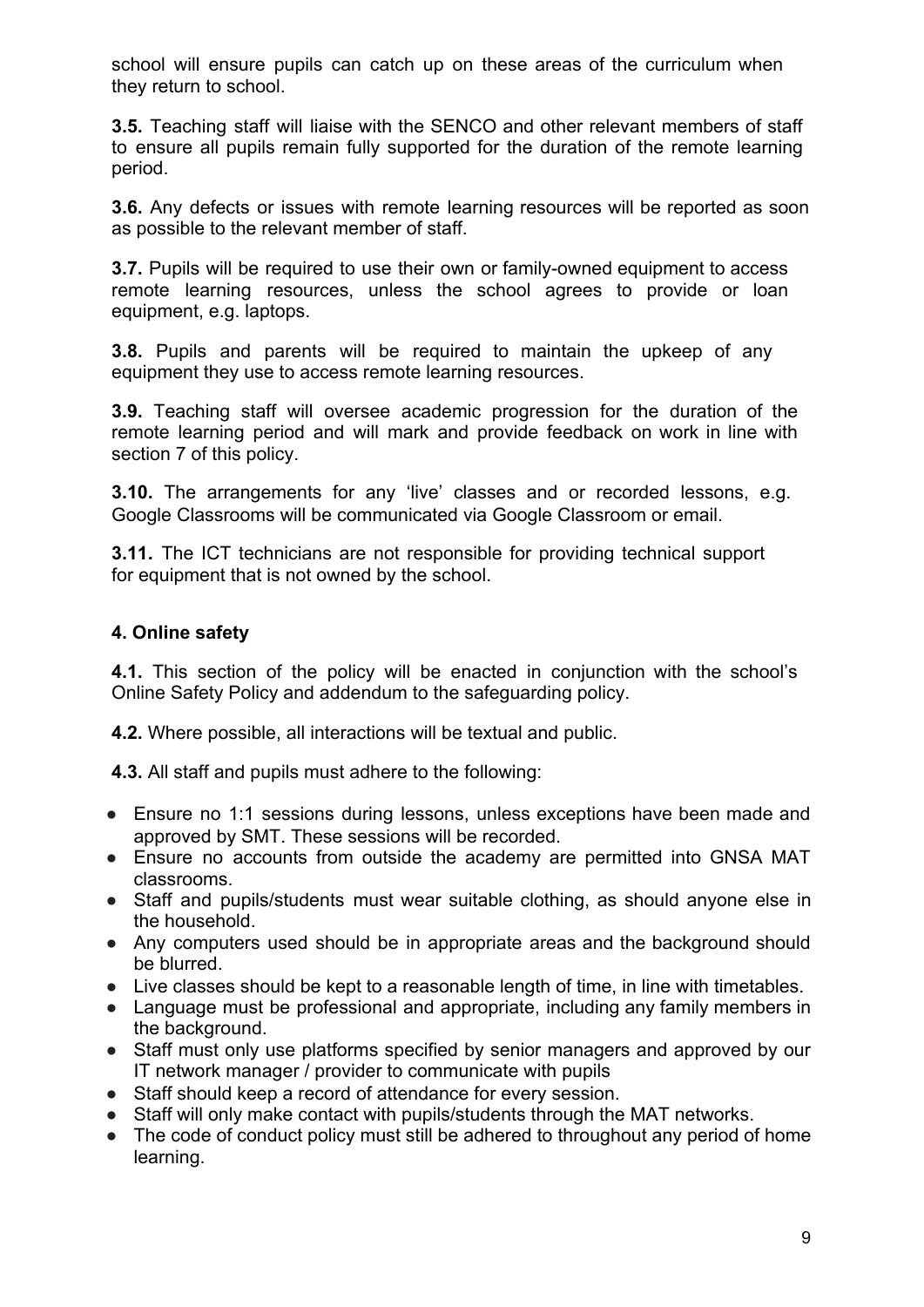#### **5. Safeguarding**

**5.1.**This section of the policy will be enacted in conjunction with the school's Safeguarding and Child Protection Policy, which has been updated to include safeguarding procedures in relation to remote working.

**5.2.** The DSL and Executive Principal will identify 'vulnerable' pupils (pupils who are deemed to be vulnerable or are at risk of harm) via risk assessment prior to the period of remote learning.

**5.3.** The DSL will arrange for regular contact to be made with vulnerable pupils, prior to the period of remote learning.

**5.4.** Phone calls made to vulnerable pupils will be made using school phones where possible.

**5.5.** The DSL will arrange for regular contact with vulnerable pupils, with additional contact, including home visits, arranged where required.

**5.6.** All contact with vulnerable pupils will be recorded electronically.

**5.7.** A member of the safeguarding team will keep in contact with vulnerable pupils' social workers or other care professionals during the period of remote working, as required.

**5.9.** Vulnerable pupils will be provided with a means of contacting the DSL, their deputy, or any other relevant member of staff – this arrangement will be set up by the DSL prior to the period of remote learning.

**5.10.** The DSL will meet (in person or remotely) with the relevant members of staff to discuss new and current safeguarding arrangements for vulnerable pupils learning remotely.

**5.11.** All members of staff will report any safeguarding concerns to the DSL immediately.

#### **6. Data protection**

**6.1.**This section of the policy will be enacted in conjunction with the school's Data Protection Policy.

**6.2.** Staff members will be responsible for adhering to the GDPR when teaching remotely and will ensure the confidentiality and integrity of their devices at all times.

**6.3.** Sensitive data will only be transferred between devices if it is necessary to do so for the purpose of remote learning and teaching.

**6.4.** Any data that is transferred between devices will be suitably encrypted or have other data protection measures in place so that if the data is lost, stolen, or subject to unauthorised access, it remains safe until recovered.

**6.5.** Parents' and pupils' up-to-date contact details will be collected prior to the period of remote learning.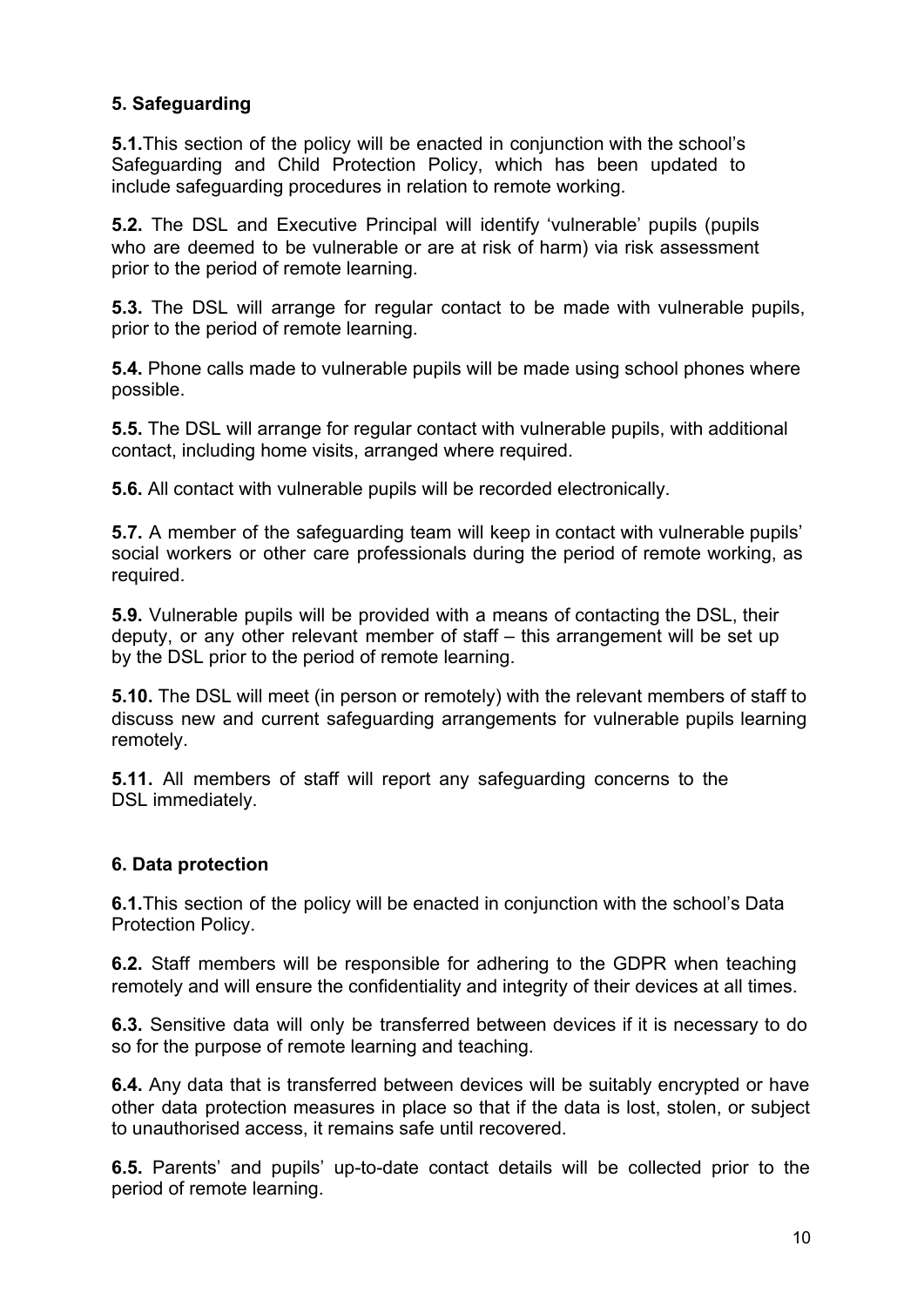**6.6.** All contact details will be stored in line with the Data Protection Policy and retained in line with the Records Management Policy.

**6.7.** The school will not permit paper copies of contact details to be taken off the school premises.

**6.8.** Pupils are not permitted to let their family members or friends use any school owned equipment which contains personal data.

**6.9.** Any breach of confidentiality will be dealt with in accordance with the school's Data Protection Policy.

**6.10.** Any intentional breach of confidentiality will be dealt with in accordance with the school's Behaviour for Learning Policy or the Disciplinary Policy and Procedure.

#### **7. Health and safety**

**7.1.** This section of the policy will be enacted in conjunction with the school's Health and Safety Policy.

**7.2.** Teaching staff and ICT technicians will ensure pupils are shown how to use the necessary equipment and technology safely and correctly prior to the period of remote learning.

**7.3.**If using electronic devices during remote learning, pupils will be encouraged to take a five minute screen break every few hours.

**7.4.**Screen break frequency will be adjusted to five minutes every hour for younger pupils or pupils with medical conditions who require more frequent screen breaks.

**7.5.**If any incidents or near-misses occur in a pupil's home, they or their parents are required to report these to the health and safety officer or other relevant members of staff immediately so that appropriate action can be taken.

#### **8. School Day**

**8.1.** See remote learning provision document for daily timetables for each year school:

**GNSA Primary Click here** NPS: [Click here](https://drive.google.com/file/d/1Sjvn4CO4W7HZcrlHIcSkF7l82_tqAD1F/view?usp=sharing)

**8.2.** Pupils are encouraged to take regular breaks when completing remote learning.

**8.3.** Pupils with SEND or additional medical conditions who require more requiar breaks, e.g. sensory breaks, are not expected to do schoolwork during their breaks.

**8.4**. Pupils who are unwell are not expected to complete remote learning until they are well enough to do so.